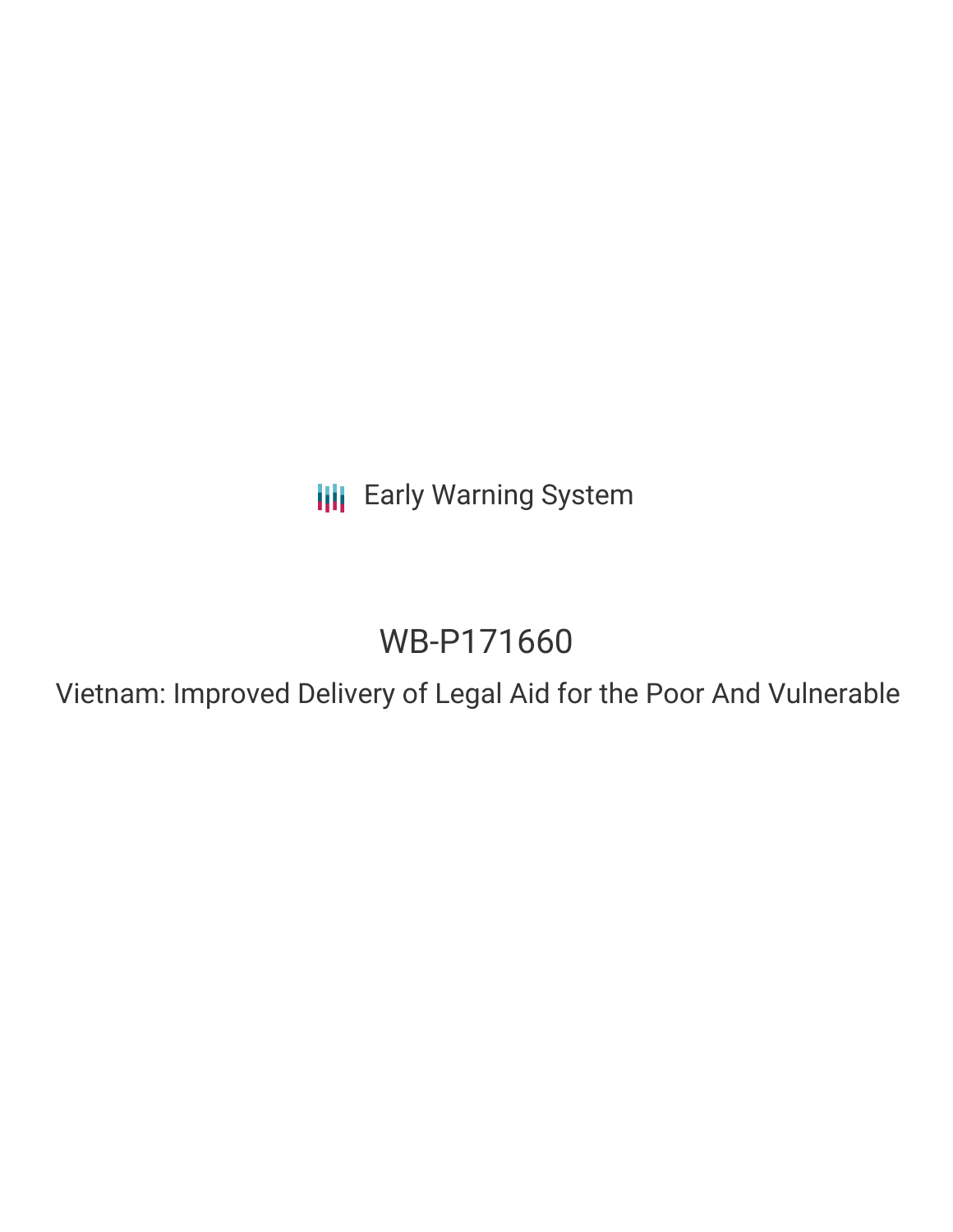

## **Quick Facts**

| <b>Countries</b>               | Vietnam                       |
|--------------------------------|-------------------------------|
| <b>Financial Institutions</b>  | World Bank (WB)               |
| <b>Status</b>                  | Proposed                      |
| <b>Bank Risk Rating</b>        | B                             |
| <b>Borrower</b>                | Socialist Republic of Vietnam |
| <b>Sectors</b>                 | Law and Government            |
| <b>Investment Type(s)</b>      | Grant                         |
| <b>Investment Amount (USD)</b> | $$2.50$ million               |
| <b>Grant Amount (USD)</b>      | $$2.50$ million               |
| <b>Project Cost (USD)</b>      | $$2.60$ million               |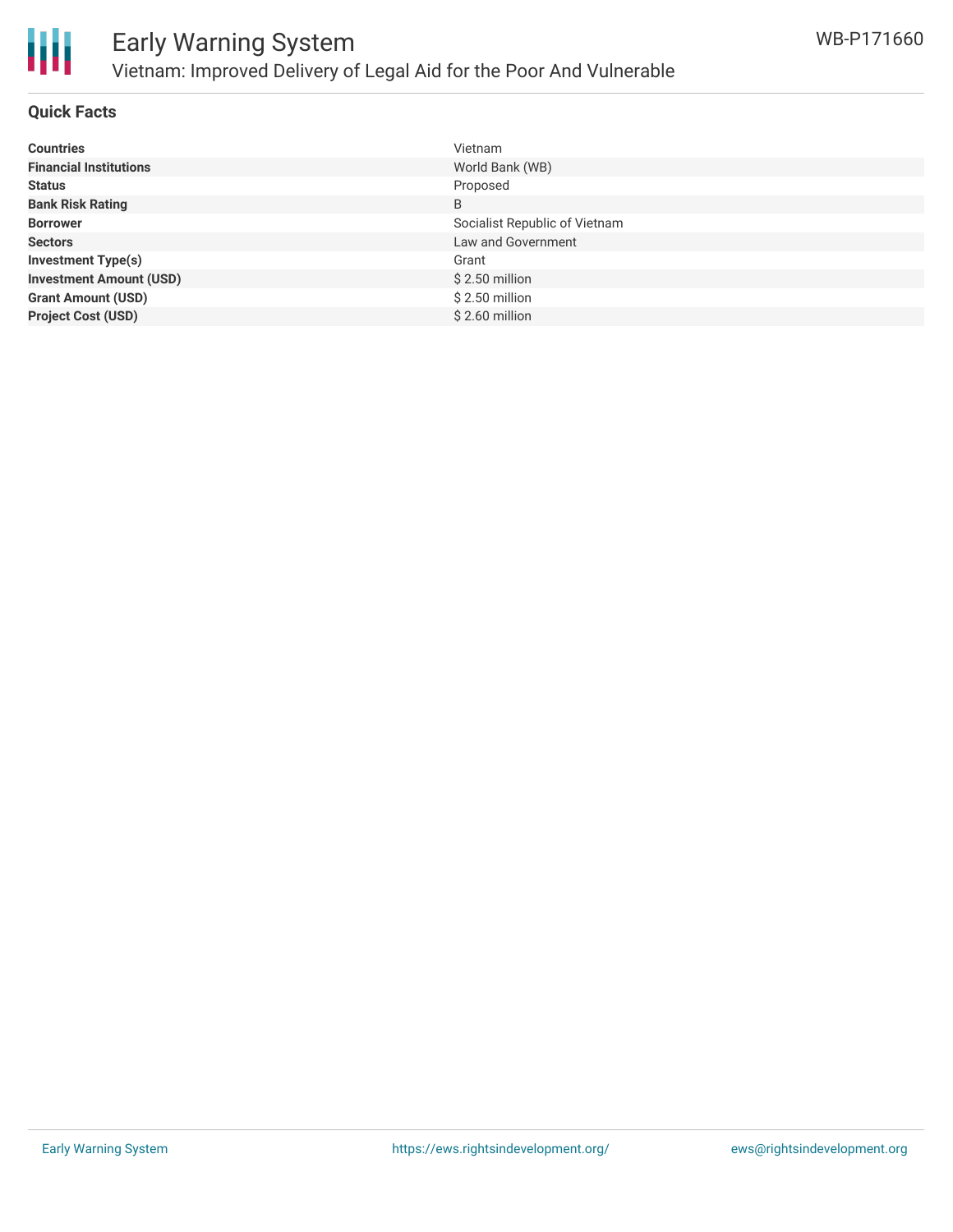

## **Project Description**

According to the bank document, "the proposed Project development objective is to improve the delivery of legal aid and promote the legal empowerment of beneficiaries in selected provinces in the Northern Mountain Region. The principal outcome to the targeted key beneficiaries is that they will have increased knowledge of and access to legal aid for labor, family and land issues, supported by a system of trained, local actors such as legal aid providers and other key figures managing village life. The proposed project is expected to have the following four components:

Component 1: Improved access to and use of legal aid services (estimated \$874,000)

Component 2: Improved capacity of legal aid providers (estimated \$371,800)

Component 3: Pilots for sustainable delivery and monitoring of legal aid services (estimated \$930,100)

Component 4: Project management and administration, monitoring and evaluation, and knowledge dissemination (estimated \$324,100)"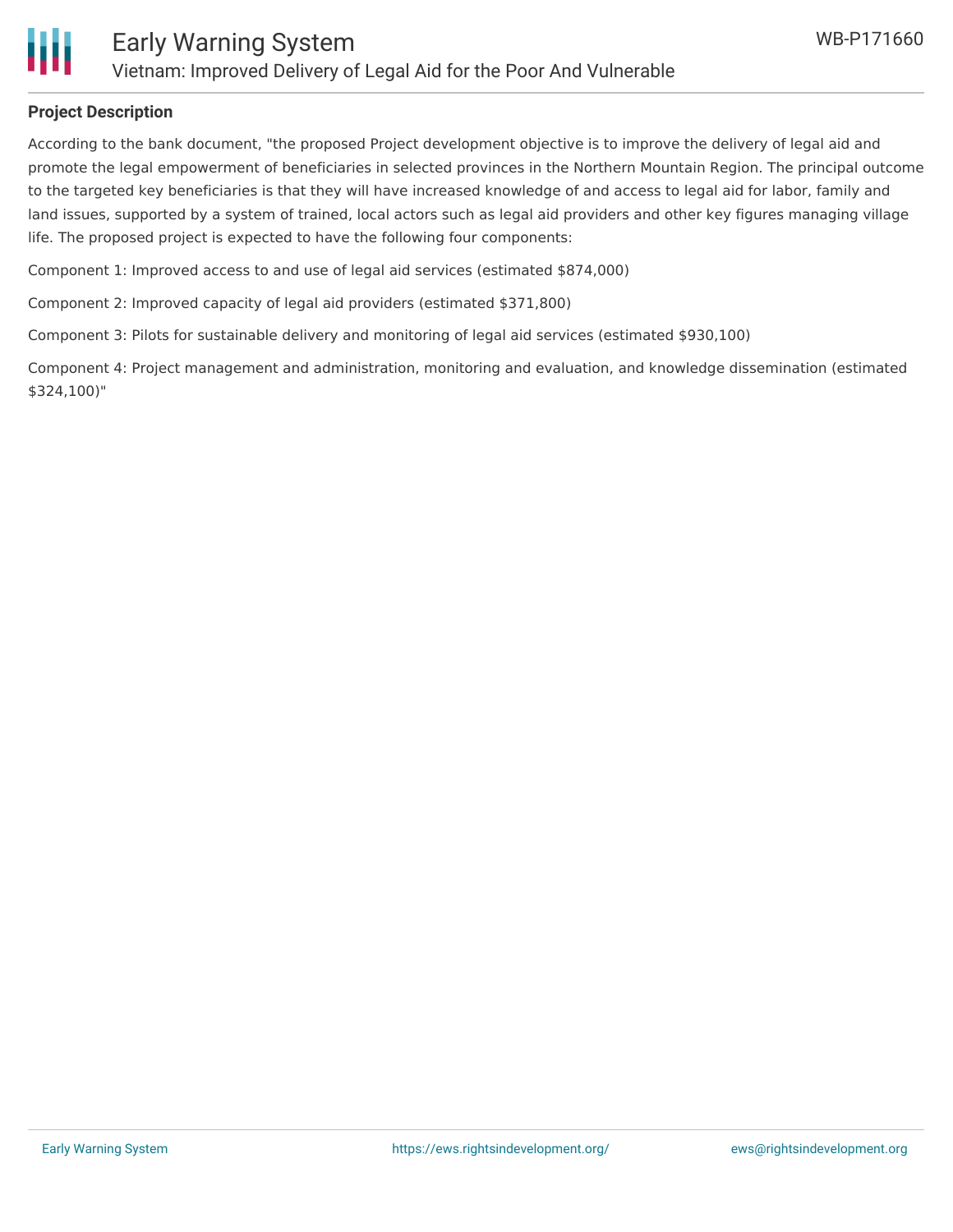

# Early Warning System Vietnam: Improved Delivery of Legal Aid for the Poor And Vulnerable

# **Investment Description**

World Bank (WB)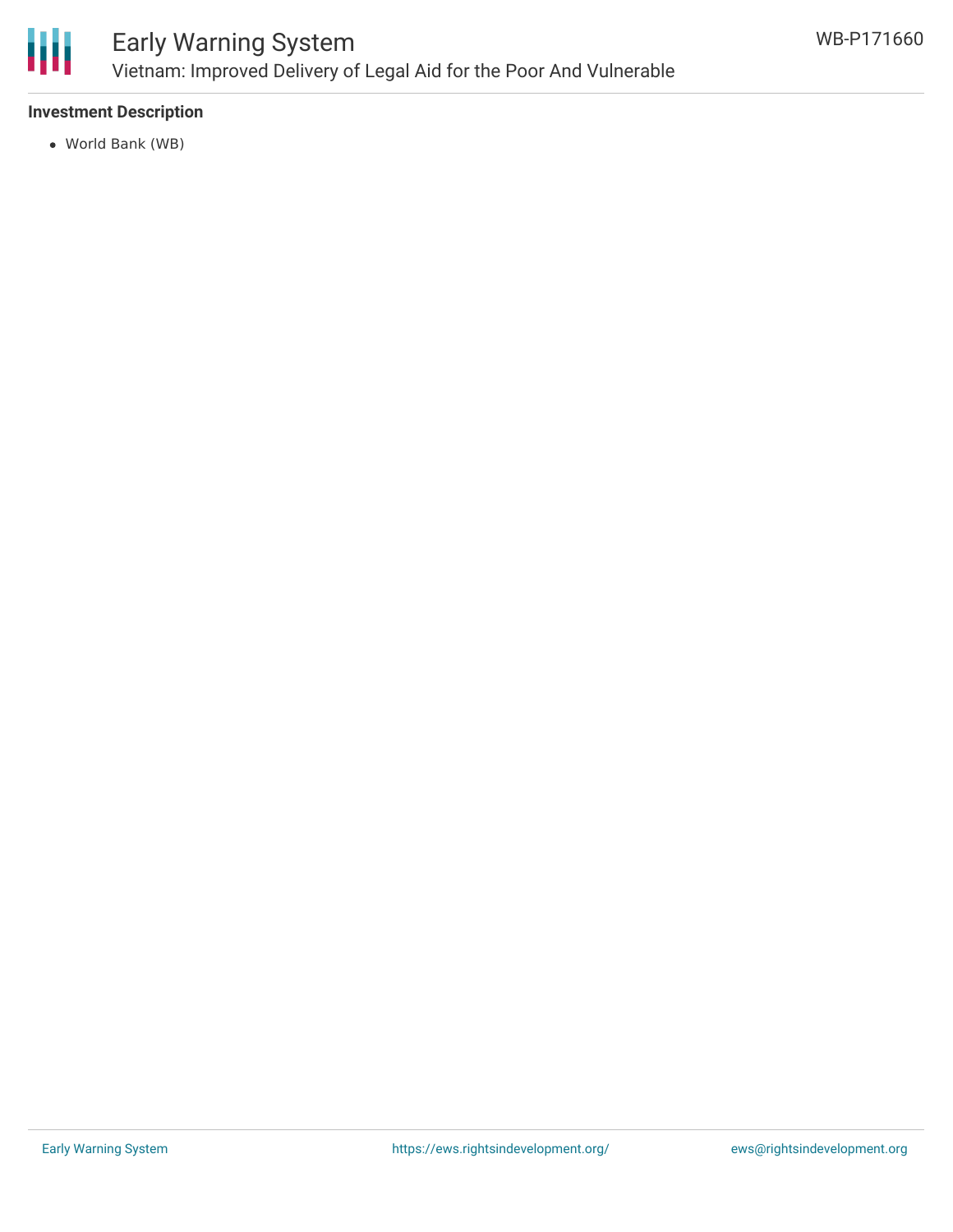#### **Contact Information**

### **1/ World Bank contact:**

Contact: Aristeidis Panou Title: Senior Counsel

Telephone No: 5788+7857 / Email:

Contact: Helle Buchhave Title: Senior Social Development Spec

Telephone No: 202-458-7817 Email:

Contact: Huong Thi Lan Tran Title: Senior Public Sector Specialist

Telephone No: 5777+8226 / Email:

#### **2/Borrower/Client/Recipient Borrower:**

Socialist Republic of Vietnam

Contact: Vu To Huy

Title: Director General, International Cooperation Department, Stat

Telephone No: +84-243-936-6306

Email: vu.tohuy@sbv.gov.vn

• Implementing Agencies

#### **Implementing Agency: Provincial Department of Justice, Yen Bai Province**

Contact: Khoa Do Viet

Title: Deputy Director, Yen Bai Legal Aid Center

Telephone No: +84-216-385-1758

Email: trogiupphaply@yenbai.gov.vn

#### **Implementing Agency: Ministry of Justice**

Contact: Thu Anh Cu

Title: General Director, National Legal Aid Agency

Telephone No: +84-243-733-9583

Email: ctgpl@moj.gov.vn

#### **Implementing Agency: Provincial Department of Justice, Dien Bien Province**

Contact: Toan Do Xuan

Title: Director, Dien Bien Legal Aid Center

Telephone No: +84-215-382-7080

Email: [trogiupphaply.dienbien@gmail.com](mailto:trogiupphaply.dienbien@gmail.com)

#### **3/The World Bank**

1818 H Street, NW

**Early Warning System** Telephone: (202) 473-1000